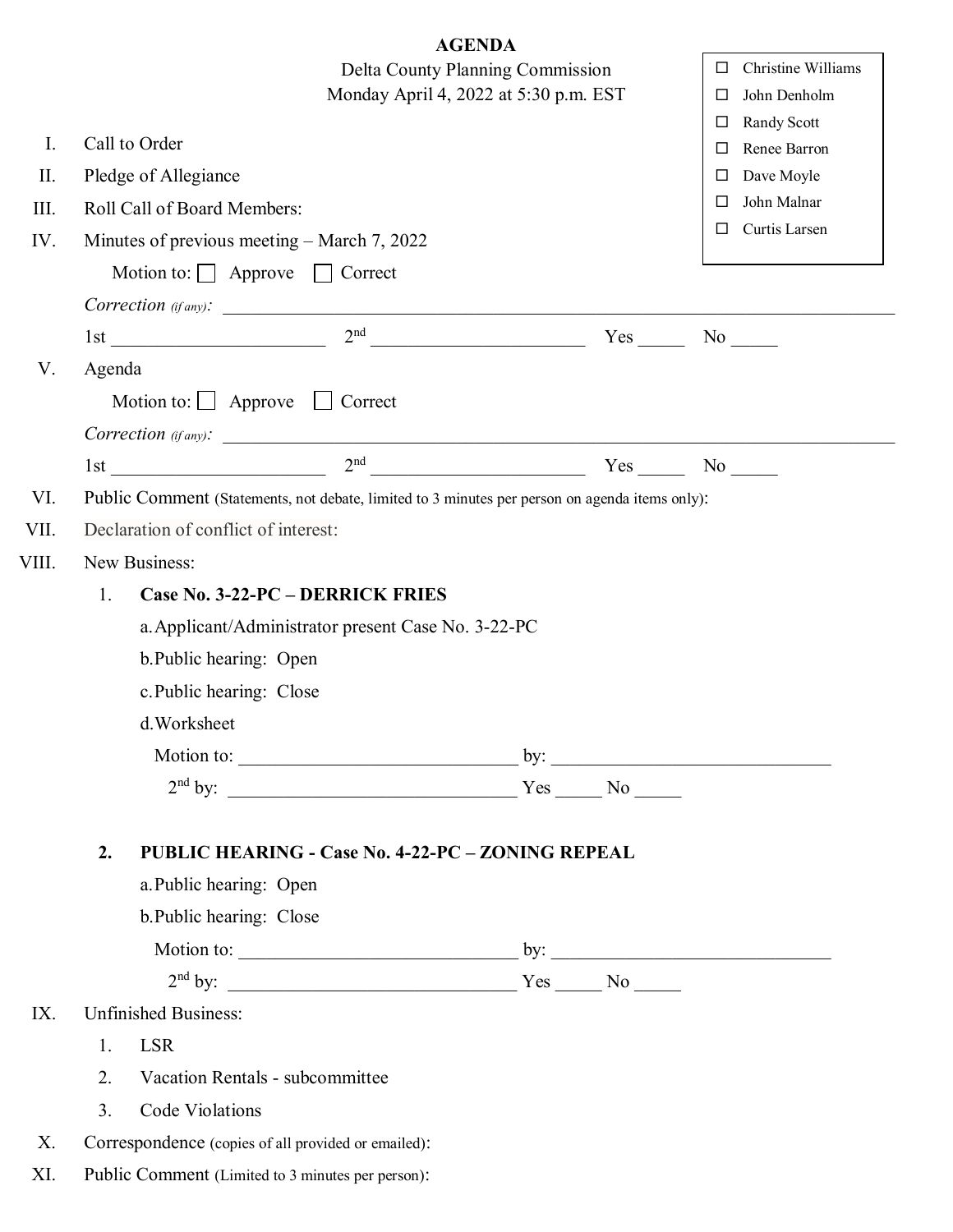XII. Board Member Comments:

| $XIII.$ Motion to adjourn – Time |                          |      |  |
|----------------------------------|--------------------------|------|--|
|                                  | $\boldsymbol{\gamma}$ nd | Y es |  |

**PLEASE CALL IF YOU CANNOT MAKE THE MEETING AS WE MUST HAVE A QUORUM - PHONE 789-5189**